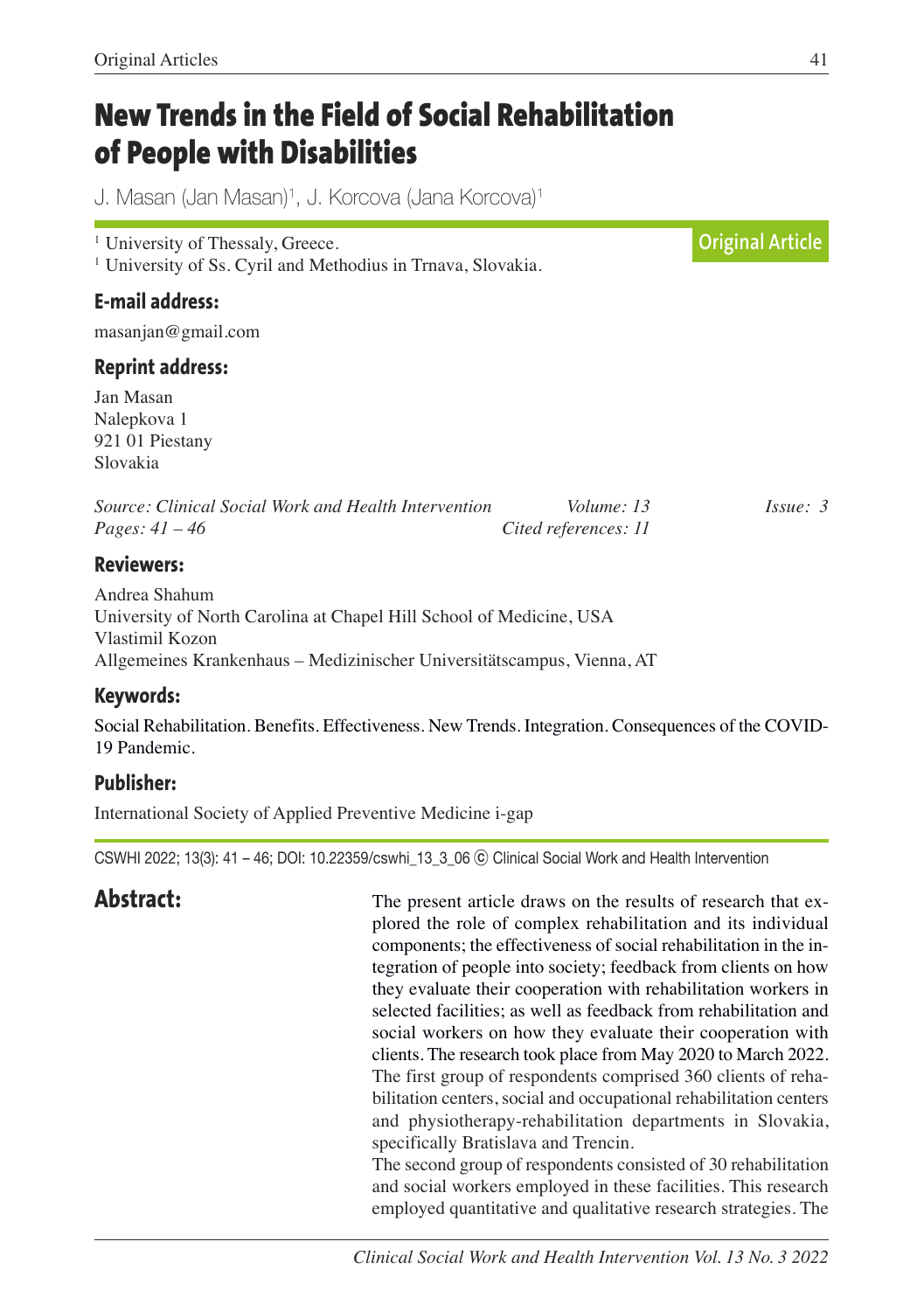conducted research also highlighted the importance of the creation of complex theoretical and empirical bases concerning social rehabilitation and its role in the integration of people with disabilities into society. The results of the research have also shown the need to raise professional awareness of the importance of complex rehabilitation and its modern trends and, last but not least, the need to improve the level of professional education in the field of complex rehabilitation and social rehabilitation. The results obtained from the research can be used to develop analyses that will form the basis for additional relevant and helpful research in the field of trends in social rehabilitation and improvement of the possibilities of their application.

# **Introduction**

Social rehabilitation refers to a series of activities aimed at achieving independence for people with disabilities. Its purpose is to help these people develop specific abilities by strengthening their habits when carrying out normal activities in the context of their full integration into society. Social rehabilitation depends on a large number of individual factors, abilities, needs, and motivation of the disabled person. Each client, therefore, requires an individual approach and action on the part of the social worker. Social rehabilitation plays an important role not only for people with disabilities but also for their family members and friends. It contributes to: maintaining self-sufficiency; gaining a sense of self-worth and dignity; greater life satisfaction; security and safety; and promotes privacy, stability, trust, confidence, communication, and interpersonal contacts. It also helps the disabled overcome psychological barriers that prevent the emergence of positive motivation to persevere and strive during the rehabilitation process and to integrate as fully as possible into society at all levels (8). These factors result in greater physical and psychological independence of disabled persons from their immediate environment. The conducted research aimed to map the extent to which social rehabilitation helps disabled persons integrate into society.

### **Methods**

The present article examined the role of complex rehabilitation and its individual components, the effectiveness of social rehabilitation in regard to the integration of the disabled into society, the feedback of clients on how they evaluate the cooperation with rehabilitation workers in selected facilities, and the subsequent determination of how rehabilitation and social workers evaluate the cooperation with clients. The research took place from May 2020 to March 2022 in rehabilitation centers, social and occupational rehabilitation centers and physiotherapy-rehabilitation departments in Slovakia, specifically in Bratislava and Trencin. Quantitative and qualitative research strategies were used in the presented research.

The first group of respondents comprised 360 clients of the aforementioned facilities. To participate in the research, participants had to have a musculoskeletal disorder, have spent at least 2 years rehabilitating in the aforementioned facilities, and be aged from 20 to 71 years.

The second group of respondents consisted of 30 rehabilitation and social workers working in these facilities. In order to participate in the research, they had to have been actively employed in the rehabilitation facilities for at least 2 years and be aged 20 years or older.

Clients, as well as rehabilitation and social workers, were approached based on their having met the aforementioned criteria. Both groups provided written consent to the processing of personal data for the purposes of the research and they were reminded that their participation in the research was voluntary and anonymous. The relevance of the research is confirmed by the research report, which records the aforementioned ethical requirements. Prior to the research, both groups of respondents were provided with information about its objectives and possible presentation.

The aim of the research was summed up by the following research question: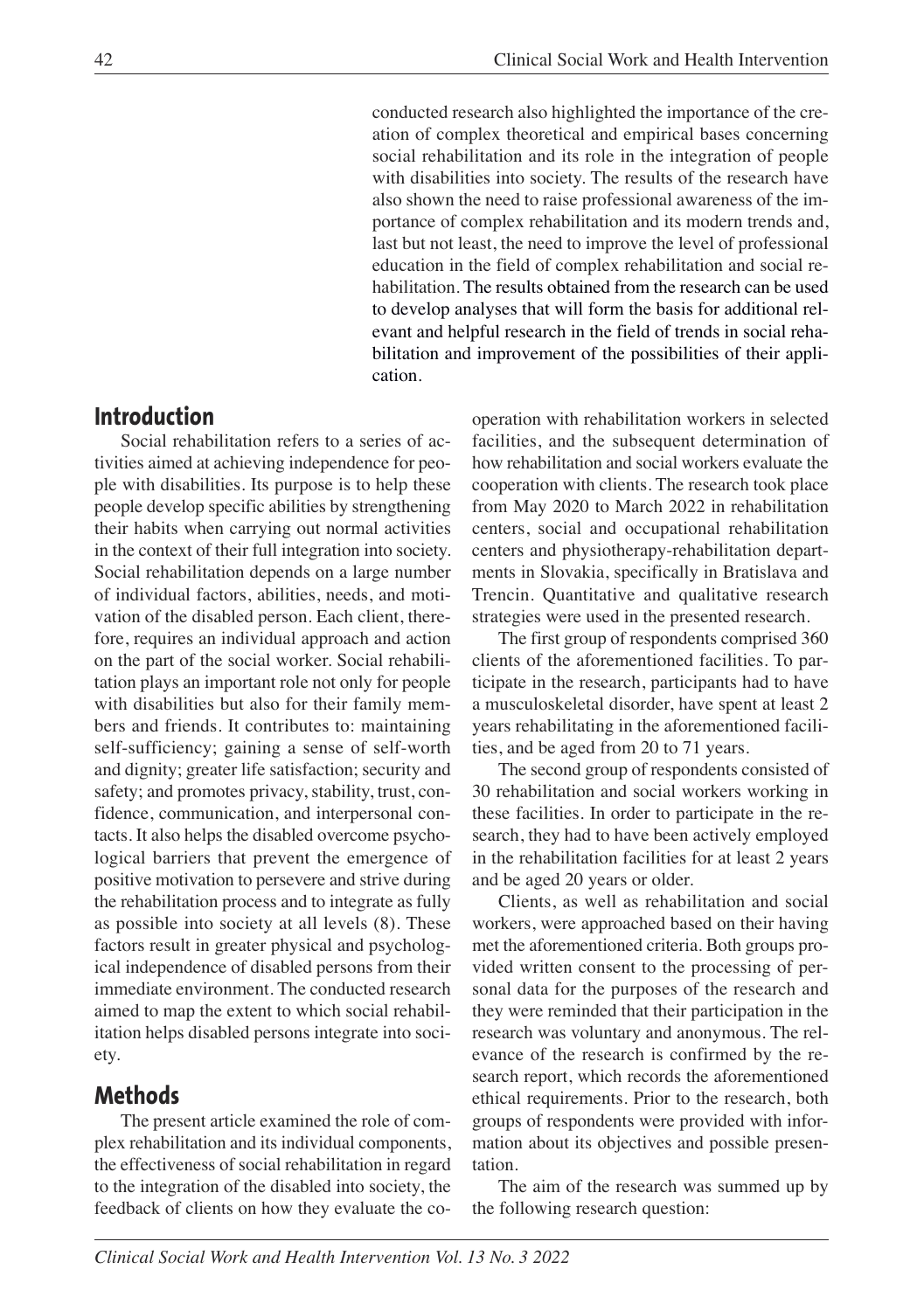*How are the benefits and effectiveness of social rehabilitation perceived by clients and rehabilitation and social workers?*

For the first group, quantitative research was conducted using a 23-point standardized questionnaire with open-ended questions. Induction, deduction, comparison and also statistical processing were used in the processing.

For the second group, the research took place via a semi-structured interview that lasted an average of 45 minutes. The data was analyzed through content analysis under the supervision of the research administrator.

### **Results and Discussion**

The research yielded the following results:

Respondents from both groups agreed in their assertions that it is important to remember that new data is acquired constantly during the research and in implementation of social rehabilitation trends for clients with disabilities or those who suffer from musculoskeletal injuries, both in the research and in the implementation of the social rehabilitation itself. This provides professionals with the opportunity to confront this data and then apply it in practice.

Health is of essential importance. It determines the quality of life and is the basis for physical and mental capacity. Defining the concept of health and the search for its essence is related to the relationship between the physical and spiritual nature of man. This essence must also be borne in mind in the context of major technological advances in society, such as artificial intelligence  $(AI)$  $(2)$ .

Artificial intelligence is currently used in medicine and the healthcare sector for many purposes, including diagnosis through non-invasive AI diagnostic systems (2). However, these systems do not absolve the relevant doctor of ultimate responsibility for patient care (2) and can help improve healthcare provision in relation to aspects of social as well as complex rehabilitation. "It is also important to highlight how AL/ML technologies can be used" (2) to provide a new perspective on the medical as well as the psychological state of social and complex rehabilitation clients, even in the event of pandemics similar to COVID-19 (2).

The issue of disability and associated social rehabilitation has been the subject of numerous studies over the years, providing self-reported research findings regarding the rehabilitation of people with disabilities and their subsequent integration into society. The findings of these studies also show that the process of social rehabilitation can be experienced differently, either positively or negatively. For example, the hope of improved health, reintegration into the labor market, a sense of belonging and opportunities for active social participation in the workplace all contribute to a positive experience. On the contrary, a negative experience can be caused by, for instance, a lack of encouragement, support, guidance or counseling opportunities in the workplace as well as exclusion from the labor market (5).

Disabilities affect important aspects of life and their significant impact can also be seen in the ability to engage with other people; in the ability to enter the job market; in the feeling of being useful to society. In the aforementioned research, these aspects were clearly present in the answers of the first group of respondents. Clients reported that physically they suffer most from musculoskeletal disorders, then by injuries, posttraumatic conditions and, last but not least, disabilities. The most severe form of disability is the most common among the respondents.

Physical activity is a very important aspect of respondents' health. The importance of physical activity is also highlighted by several studies carried out directly in Slovakia, such as the 2021 study by the authors Paulik, Plskova, Kacmarikova, Ochaba. This study provided up-todate information on the prevalence of insufficient physical activity among Slovaks by gender and age (7). It also highlighted the significant decline in performance and physical activity among Slovaks and emphasized the benefits of physical activity in some important national programs (7).

In relation to insufficient physical activity and performance, respondents often mentioned how affected they are by this lack of physical activity. For example, when visiting rehabilitation facilities, they sometimes have to be accompanied by a family member or friend. In the respondents' opinion, this contradicts the idea of post-rehabilitation self-sufficiency.

Clients also reported that they are restricted in other areas such as getting dressed, hygiene, shopping, and housework. Social ties are also very important to the respondents, especially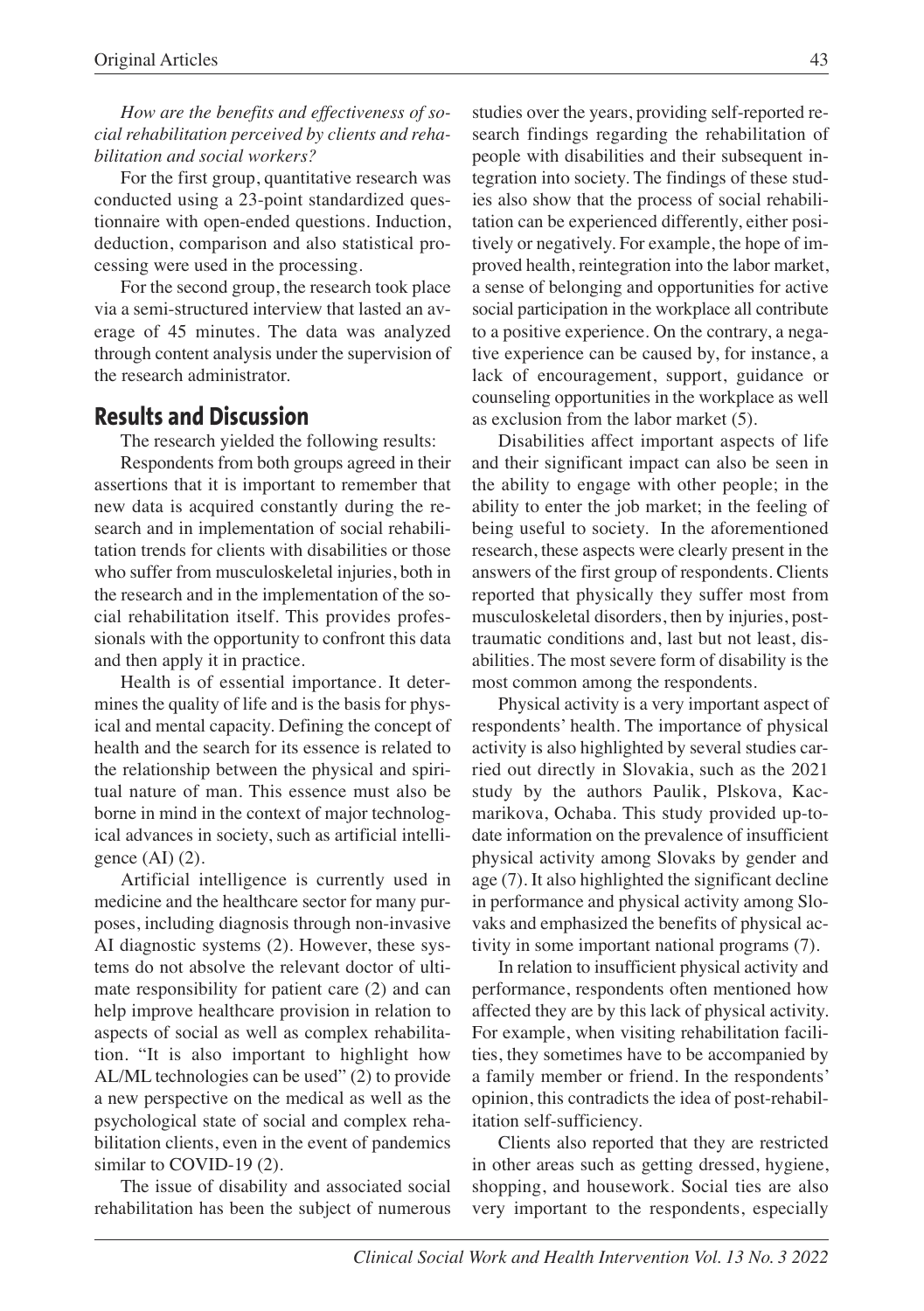with the circle of friends who visit them. These social ties enable them to participate in social life, such as going to the theatre, concerts, galleries or traveling if their health permits.

Respondents also said that they had difficulty dealing with the three waves of the pandemic. The pandemic worsened their health and, in terms of social rehabilitation, has made their options to integrate into society more complicated. In relation to the previous waves and periods of the COVID-19 pandemic, as confirmed by experience and the research carried out so far, it is essential to highlight the importance of providing various options of professional support, including in the event of grief over losing one's loved ones due to the pandemic (10) "regardless of whether the grief from the mourning is complicated or not" (10). This also applies to this group of respondents.

Experience and research also show that "the most vulnerable group during the pandemic is the elderly" (1). "In terms of their age and health, they are the most vulnerable to the effects of the pandemic" (1). This also applies to this group of elderly respondents. Some of the respondents were experiencing rumination as a result of the pandemic. Many studies have also shown that "rumination can cause a variety of emotional disorders" (9). Therefore, it is also important to establish how respondents of this group perceive social support. As is generally known, "social support is associated with a positive self-image, self-acceptance, hope, love, and contentment, which reduce stress and generally provide individuals with opportunities for self-fulfillment and growth" (3). It is also "one of the strongest driving forces and is a precursor to successful and easy coping with confrontation during a period when people are struggling" with a certain type of adversity (3). "It reduces levels of depression, improves the quality of life, and is also the most effective and stable prerequisite to compliance with instructions" given by rehabilitation and social workers (3).

The research findings showed that the respondents need individual and anticipated social support the most. "The feeling of being socially supported as confirmed by this group of respondents also leads to a higher number of positive changes which is called post-traumatic growth (11). The importance of social support, feelings of self-efficacy, and dispositional optimism as potential predictors of post-traumatic growth which is confirmed by many kinds of research from other scientific fields, continue to be the subject of numerous studies, yielding different results (11). Practical experience shows people with disabilities continuously "need stronger social support from families, friends," (11), healthcare, rehabilitation, social workers and significant others  $(11)$ .

Quality of life is one of the most commonly used terms in the medical field. Thus, the provision of healthcare in this context has a purpose to the extent to which it positively affects the patient's life. In the case of respondents participating in the aforementioned research, their quality of life revolves around mobility. The most frequently reported problems of the clients were related to mobility. These problems resulted from their disability, injury, or musculoskeletal pain. Therefore, assistive devices used to increase their mobility are an important part of their lives. They also reported that procedures such as exercise, massage, magnetotherapy, electrotherapy, gas injections, hydrotherapy, or physical training were beneficial in improving their mobility.

Clients also reported that they appreciated the empathetic approach of the rehabilitation workers and their willingness to explain the procedure. Clients also positively evaluated the erudite approach of the rehabilitation workers and the fact that their work fulfills them. They also reported that the motivating approach of the rehabilitation and social workers was very important to them. According to the clients' statements, they noticed the motivating approach of the rehabilitation and social workers, for example, by: helping them be able to help themselves first and not depend on other people; building the feeling that this will make them self-sufficient or at least partially selfsufficient; praising them; smiling; saying nice things, appreciating them; encouraging and giving them the confidence and the courage to believe that their condition will improve with regular and diligent rehabilitation; encouraging them to aspire to be as independent as possible; reinforcing the feeling that they are undergoing rehabilitation to feel better; encouraging them not to get worse. As a result of this motivation, clients' overall perception of the rehabilitation process with workers was positive.

In terms of the effectiveness of social reha-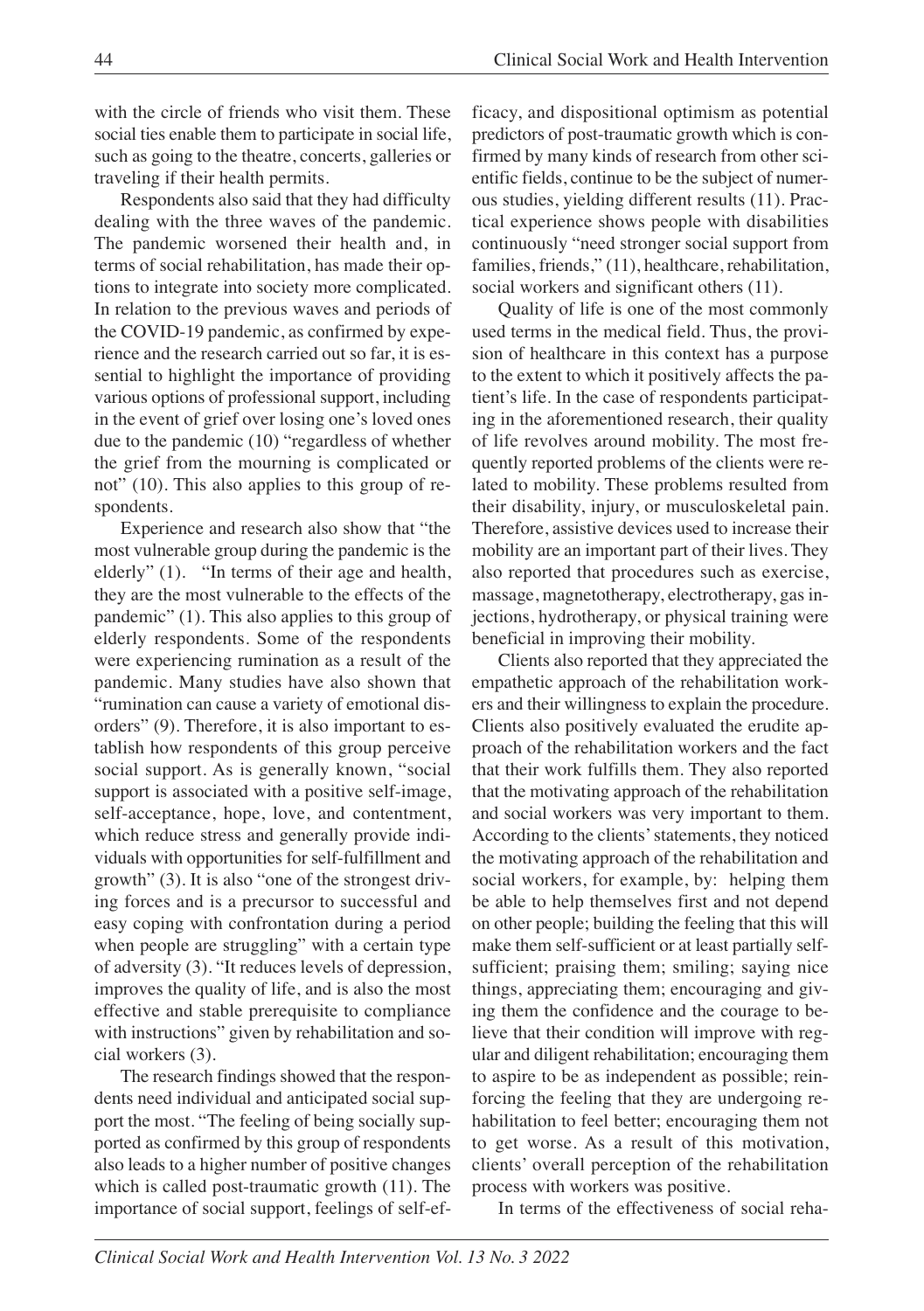bilitation in integrating people with disabilities into society, clients reported that their current health significantly improved compared to a year earlier. They attributed this improvement to the comprehensive rehabilitation that helped them better integrate into society and increase their independence.

The clients reported that an important factor in the integration of persons with disabilities into society proved to be training in self-care housekeeping, the use of assistive devices, spatial orientation and independent movement they underwent as part of social rehabilitation. They also received training in communication skills, financial literacy, and legal issues. The respondents had the opportunity to participate in a variety of activities that increased their self-efficacy which significantly helped improve their independence.

An interesting finding reported by clients was the connection between the benefits of social rehabilitation and difficult periods in their lives. This also included relationships established during the first year of social rehabilitation. The thwarting of the most important periods in life, not managing to get better in life due to pointless investments in open-ended relationships, and the associated increasing problems are also highlighted in the 2021 study by Maryam Sobhani Nia, Simin Hosseinian, Ruhollah Zaboli (6). The motivation clients received from the rehabilitation and social workers in the selected rehabilitation facilities helped the clients significantly during these challenging periods as well as in their integration into society. It is important to ensure that judgements of all kinds are removed during this process. As in many other cases, education plays an important role in this regard (4).

In the case of the second group of respondents, as part of the evaluation of the workerclient collaboration by the rehabilitation and social workers, the rehabilitation and social workers of the selected rehabilitation facilities reported that it is necessary to have a motivational approach towards the clients. In this case, statements of this group of respondents coincided with those of the first group of respondents. According to the rehabilitation and social workers, a motivational approach can be obtained through education, communication, and individual client care. They consider it very important to have active cooperation from the client during rehabilitation. This group of respondents believe that only such cooperation between the client and the rehabilitation or social worker can contribute to the improvement of the client's health.

In this context, the respondents also stated that it is necessary to follow the educational process that the worker sets up with the client, and that cooperation with the client's family plays an important role in this process. It is also important, in their opinion, to eliminate the deterioration of the client's health and psychological condition. Rehabilitation and social workers also agreed that clients have shown interest in canister therapy, occupational therapy, art therapy, and aromatherapy combined with music during complex rehabilitation. Rehabilitation and social workers would like rehabilitation facilities to organize social events for clients, such as social or trivia quizzes. The research has shown the importance of elaborating comprehensive theoretical and empirical bases concerning social rehabilitation and its role in the integration of disabled persons into society. The research findings showed the need to increase professional awareness of the importance of complex rehabilitation and its modern trends and, last but not least, the need to improve the level of professional education in the field of complex rehabilitation and social rehabilitation.

### **Conclusion**

Social rehabilitation helps people conduct themselves in everyday situations to ensure conditions for independent life. However, each person has certain limits which result from his or her abilities and what he or she wishes to achieve. Persons with disabilities must therefore be seen as individual human beings and the degree or type of their disability must be taken into account. They must not be denied the comprehensive specialist medical and psychosocial support they need, as this is the only way to achieve their inclusion. It is necessary to make it possible for them to lead an independent life, i.e. to provide them with services that give them access to the same social, political, economic, and cultural opportunities presented to the rest of the population. Social rehabilitation is instrumental in ensuring a life of dignity and quality for people with disabilities. It helps them meet their goals and achieve the fullest possible integration into soci